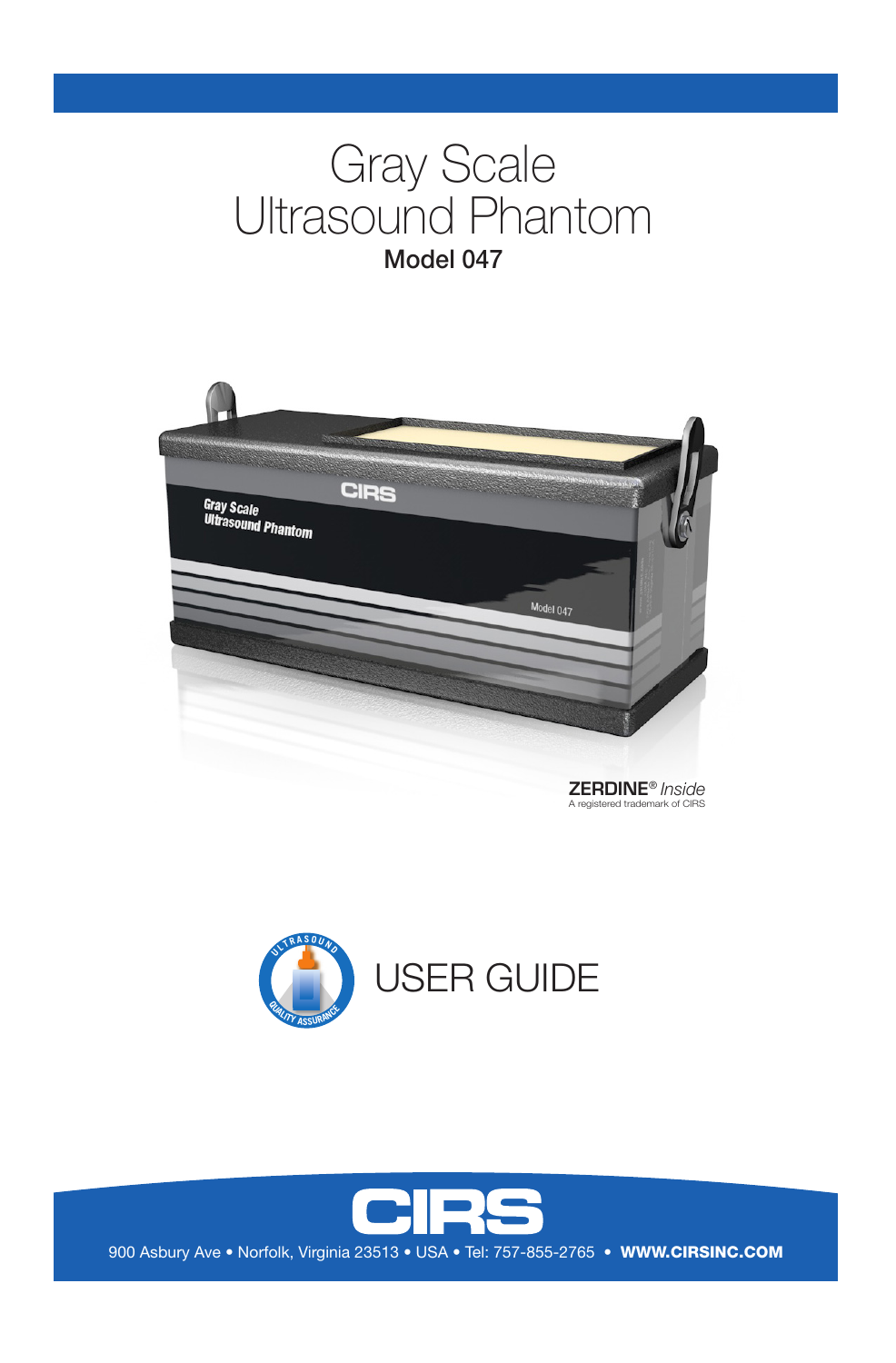### **TABLE OF CONTENTS**

| 1 OVERVIEW                    | 1               |
|-------------------------------|-----------------|
| <b>2 INSTRUCTIONS FOR USE</b> | $\overline{2}$  |
|                               |                 |
|                               |                 |
|                               |                 |
| <b>3 TESTING PROCEDURE</b>    | 5               |
| <b>4 SAMPLE IMAGES</b>        | 5               |
| <b>5 SPECIFICATIONS</b>       | $6\overline{6}$ |
| <b>6 ZERDINE®</b>             | $\overline{7}$  |
| <b>7 WARRANTY</b>             | 8               |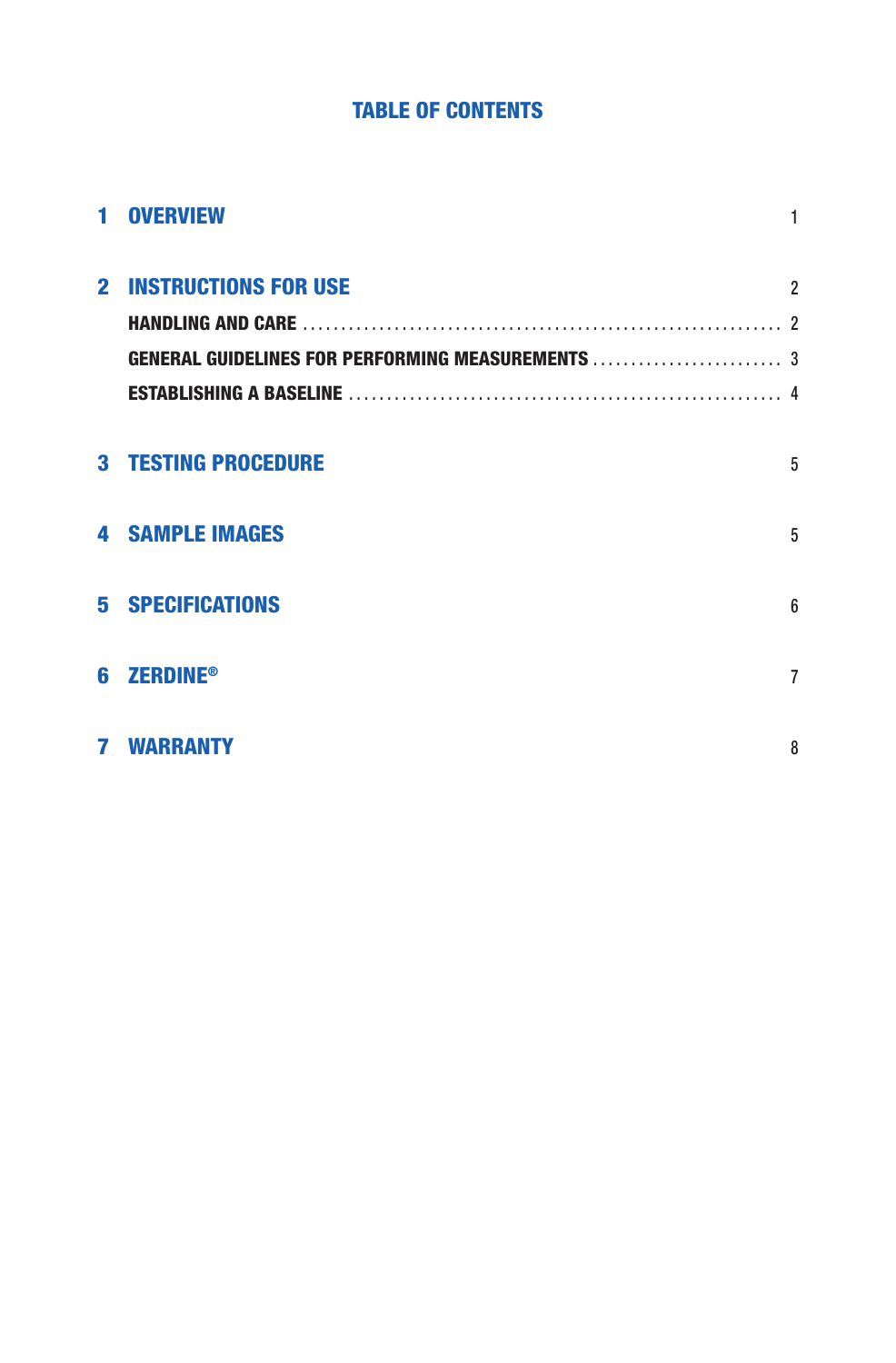### *OVERVIEW*

The CIRS Gray Scale Ultrasound Phantom is a single, simple tool to assess resolution of masses varying in size, depth and contrast. The phantom's unique design allows for rapid visualization of gray scale resolution power at continuous depths from 1 to 12 cm.

Due to the controlled scatter characteristics of the targets, the Model 047 may be used to evaluate gray scale

### Compare Gray Scale Sensitivity for Different:

- Imaging Depths
- **Target Sizes**
- **System Settings**
- **Transducers**

sensitivity on all diagnostic ultrasound machines with a wide range of transducer frequencies. This phantom is an ideal training tool for learning optimum system setup and evaluating system performance.

Masses may be viewed with either a circular or elliptical cross-section. The mass diameters were selected so the volume imaged would double as the diameter increased. The gray-scale levels were selected to achieve a doubling in signal intensity as you move from mass to mass.

CIRS is certified to ISO 13485:2016 standards. We have an in-house test facility to measure acoustic properties of speed, attenuation and relative contrast. In addition, two ultrasound systems are used to visually inspect each phantom. As a result, every ultrasound phantom is subjected to rigorous testing both during manufacture and upon completion. A Certificate of Compliance and Quality is issued with each phantom.

For further guidance on establishing a quality assurance program, you may want to reference the accreditation programs established by the ACR and AIUM. You can access this information at www.acr.org or www.aium.org. If additional information is required, please call CIRS technical service at 1-800-617-1177.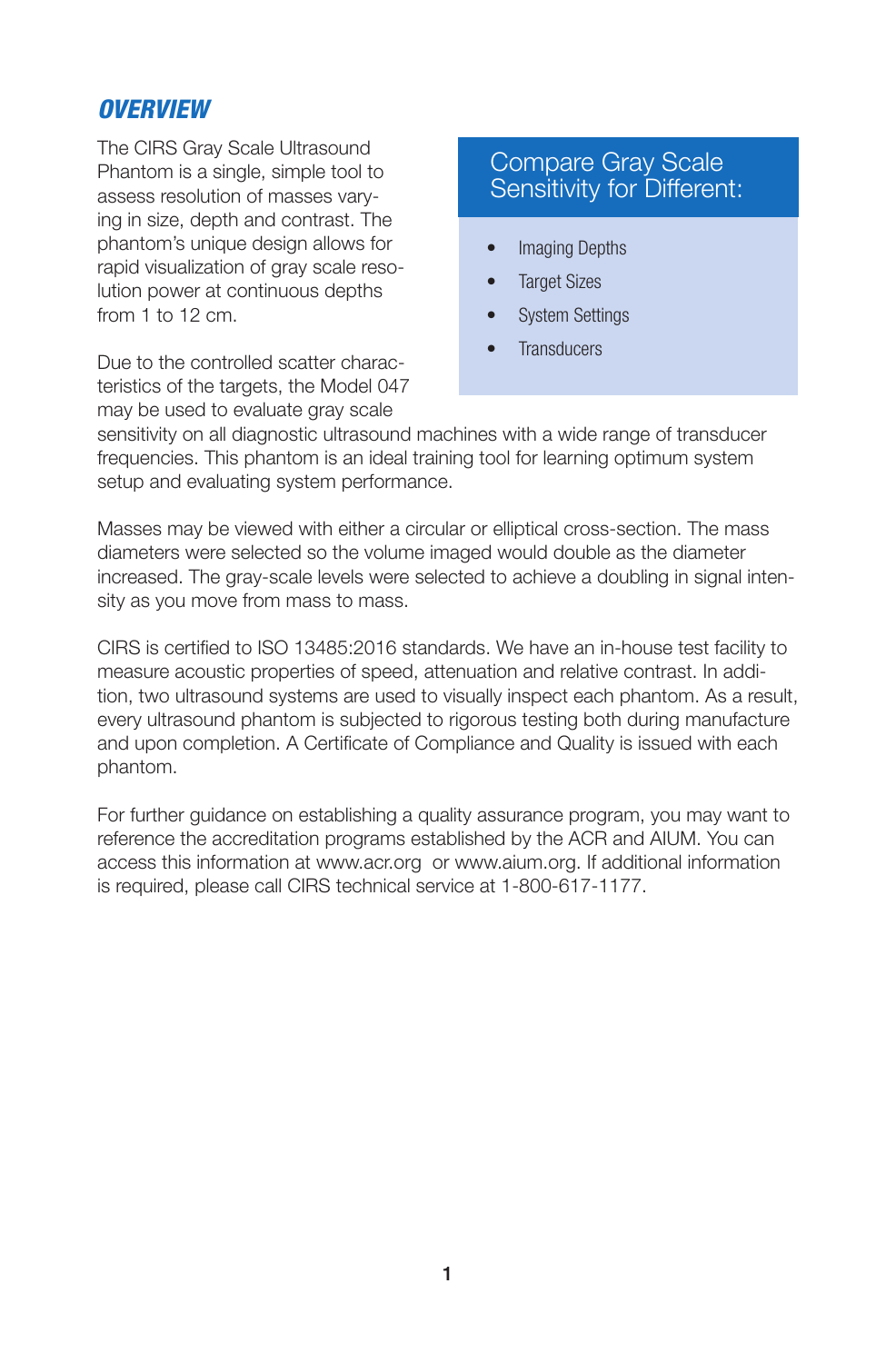### *INSTRUCTIONS FOR USE*

#### **HANDLING AND CARE**

With proper care, the Model 047 will withstand years of normal use. Below are some guidelines to follow.

The scanning surface is the most important item on the phantom to protect. It can withstand normal scanning pressure but DO NOT press on the scanning surface with your fingernails or any other sharp objects. If the scanning surface becomes damaged, seal the phantom in an airtight container and IMMEDIATELY contact CIRS for return authorization. Call 800-617-1177, email at rma@cirsinc.com or fax RMA Request form to 757-857-0523.

The phantom may be cleaned with mild soap and water ONLY. Avoid solventbased, alcohol-based, or abrasive cleaning agents.

For longest life, the phantom should be cleaned after each use and stored at room temperature in the provided carry case. The primary concern is gel desiccation due to loss of water vapor through the membrane. In addition, the thermal stresses associated with the freeze/thaw cycle may cause the gel to crack or damage the housing integrity, while extreme heat may accelerate water vapor transmission through the membrane. To minimize desiccation, always store the phantom in the air-tight carry case with the removable storage cover attached.

Inspect your phantom regularly for signs of damage and weight loss. If any noticeable changes to the phantom are detected, return the phantom IMMEDIATELY for repair or replacement.



At least once a year, weigh your phantom and compare to original weight noted on certificate of compliance. If the phantom has lost or gained more than 1% of its original weight and you notice a difference in vertical distance measurements, or if the scan surface appears depressed, call CIRS at (800) 617-1177.



This product contains Zerdine, a non-flowing water-based, polyacrylamide material which is fully sealed within the phantom housing. Zerdine contains trace amounts of the residual monomer acrylamide CAS#79-06-1. There are no known hazards when the phantom is used and stored as intended. Zerdine is fully cured and will not leak from the housing. Damage to the integrity of the housing may expose the user to trace amounts of acrylamide monomer. The amount is not sufficient to pose an acute health risk, but it is still advised to wear protective gloves if handling exposed Zerdine gel due to the potential long-term hazards of the monomer. It is also advisable to wash hands and all surfaces with soap and water after handling exposed Zerdine gel.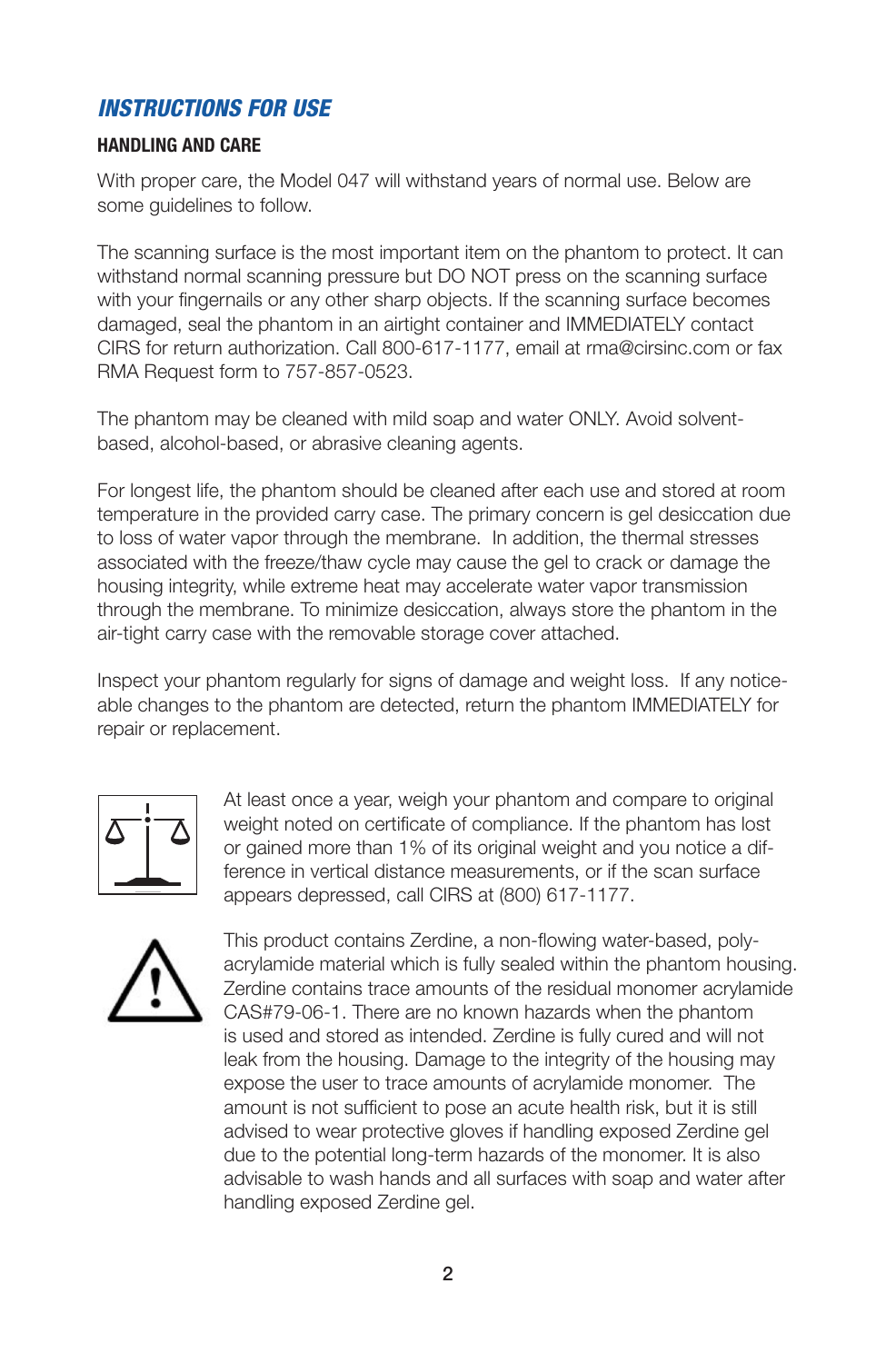### **HANDLING AND CARE (CONTINUED)**



Regulations regarding disposal of materials with trace acrylamide monomer vary by locality. Contact your local authority for instructions. If assistance is desired in the proper disposal of this product, including accessories and components, after its useful life, please return to CIRS.

### **GENERAL GUIDELINES FOR PERFORMING MEASUREMENTS**

It is recommended that all measurements be performed at the most frequently used imaging arrangements. The importance of these tests is to make sure that system performance remains constant over an extended period of time. Measurements may also be used to compare the performance of various setups of the same machine or to compare different machines in a quantitative manner.

The following are general steps for imaging all targets:

- Some wires will appear as short lines rather than dots. When using the electronic calipers, always take measurements from a point on one echo to the same point on the next (i.e., center to center). Otherwise, errors may be introduced.
- If a convex probe is used, center the target within the scan plane in order to minimize degradation and distortion introduced on the outer edges of the probe.
- When assessing vertical distance measurements, DO NOT press on the scanning surface. Pressure on the scanning surface causes the wires to become temporarily displaced, making vertical distance measurements inaccurate.
- When assessing horizontal distance accuracy, ensure that the scan plane is perpendicular to the horizontal target group. Rotation of the probe will result in inaccurate distances.
- Always be sure the phantom is scanned while at room temperature. A phantom just received may be colder or hotter than room temperature depending on where it was stored during shipping. Temperature affects the speed of sound and, ultimately, the perceived measurements. The phantom should be stored at room temperature for at least 24 hours before use to ensure its core temperature is correct.
- The most accurate measurements will be made with the phantom  $22^{\circ}$ C  $\pm$ 1˚C (70˚F–73˚F).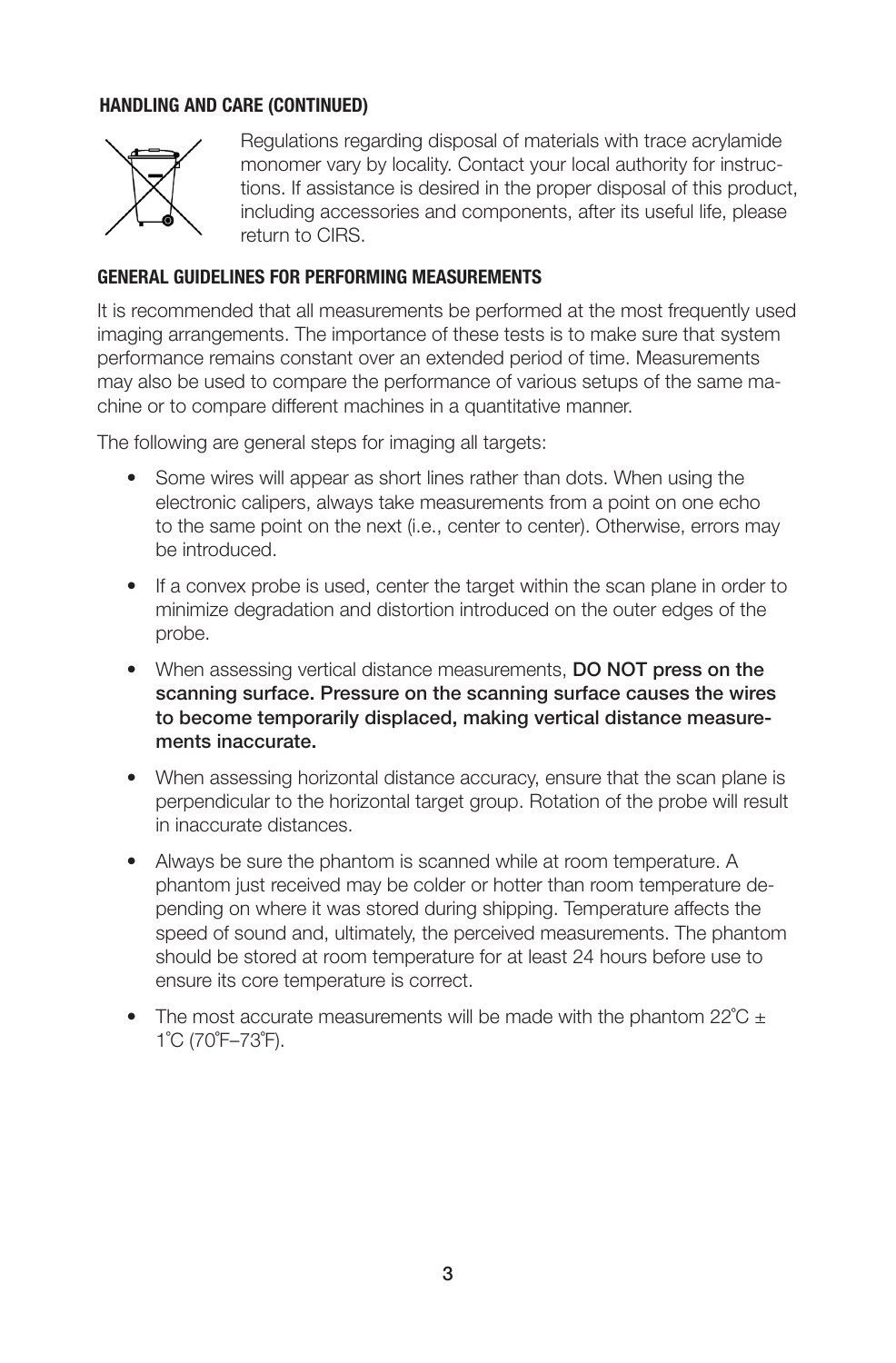### **ESTABLISHING A BASELINE**

Before performing routine quality assurance measurements, establish:

#### 1. System settings for each measurement:

System setup can have a dramatic impact on the results obtained from quality assurance measurements. You must establish and record what system settings should be used for each of the quality assurance tests. These same settings should be used each time the test is performed. If not, then the conclusions drawn may not be valid. CIRS recommends that you use the most commonly used settings for the type of probe tested- i.e. the liver preset values for an abdominal probe- which are called a "normal" technique in the sections that follow.

### 2. Baseline measurements:

The first set of measurements taken will be the baseline measurements for the combination of system settings and phantom. Record the system settings and phantom serial number used to acquire each measurement along with your measurement results. On subsequent scans, refer to the baseline results to determine if the ultrasound system has drifted to an unacceptable level. It is each facility's responsibility to establish the magnitude of drift allowed before corrective action is warranted.

#### 3. Allowable deviation from baseline measurements:

The difference between the original baseline measurements and subsequent measurement should be calculated and recorded. At some point the difference will be large enough that some action is required (call service, replace system, etc.). Each facility needs to determine the action level for each test. You should refer to the user's manual of your ultrasound scanner and note the stated accuracies of the system's general imaging measurements. These stated accuracies may greatly influence the conclusion made when evaluating the ultrasound system. For example, if the measurement accuracy for your system is 10% for distances up to 2 cm, the scanner may detect 2.0 cm as being any where from 1.8 cm to 2.2 cm and still be functioning properly. The user is responsible for establishing action levels.

#### 4. Frequency of system assessment:

 How often each system is evaluated is also up to each facility to determine. CIRS recommends at least annually.

Reference the accreditation programs established by the ACR and AIUM at www.acr.org or www.aium.org for further guidance on establishing a QA program.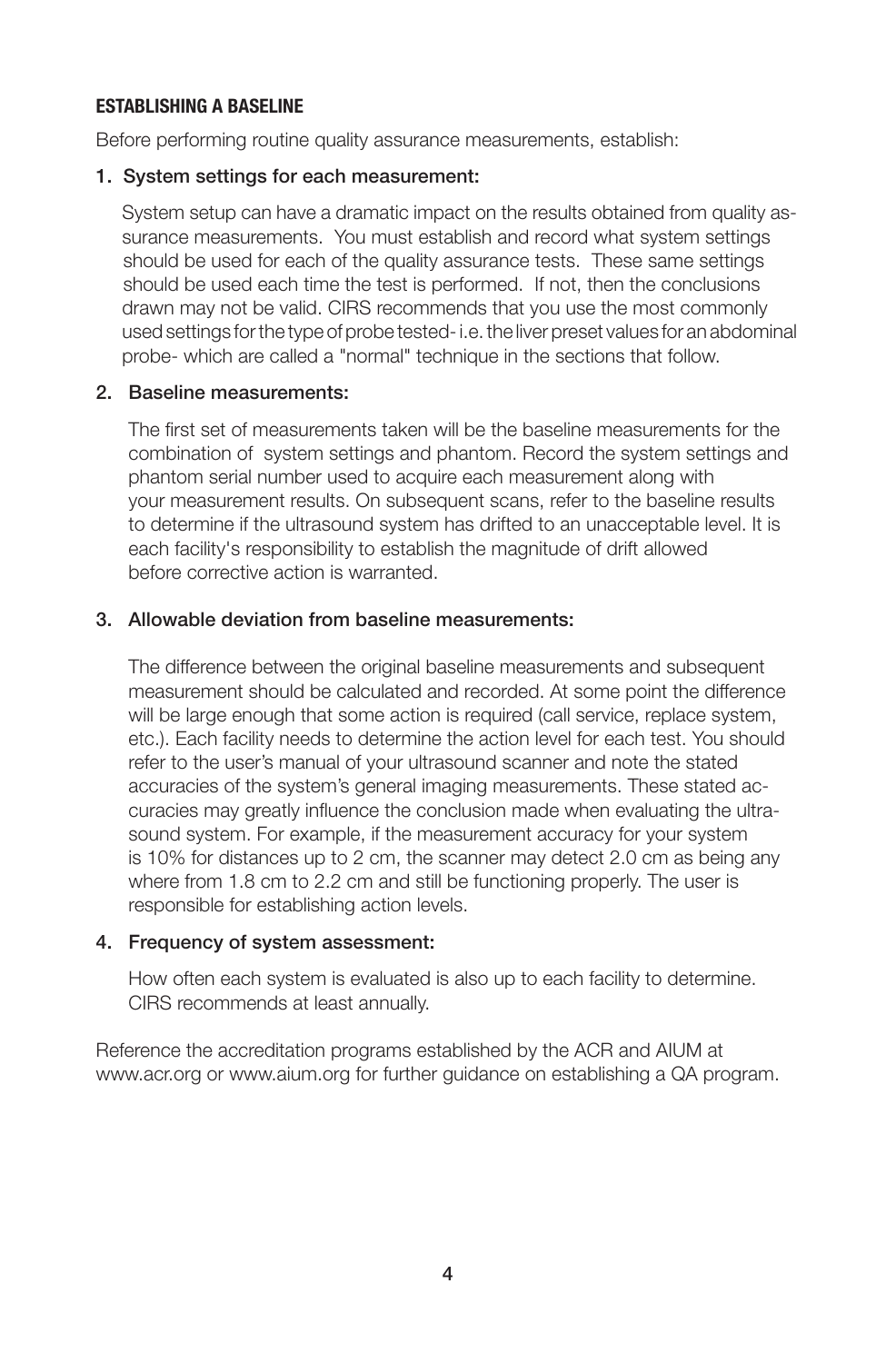### *TESTING PROCEDURE*

The Model 047 is designed for evaluation of system resolution and contrast detail analysis over a wide range of probe frequencies. For each probe combination scan laterally to detect maximum depth of visualization. Freeze image, measure depth from scan surface to top of target of last visualization. Refer to the images below for guidance on that target position and contrast.



Test objects have same speed and attenuation as background

## *SAMPLE IMAGES* HITACHI BG:-12 DYN:70 P:2/1/1/E<br>PWR:L FR:11 SCC:6 49mm 7.5N aas 2MM, +9DB NO.21/3 **ID:HLM**<br>'03/05/22 F46 ID:HLM<br>'03/05/22 F1357<br>'12:57:47

Masses are angled for continuous assessment over a range of depth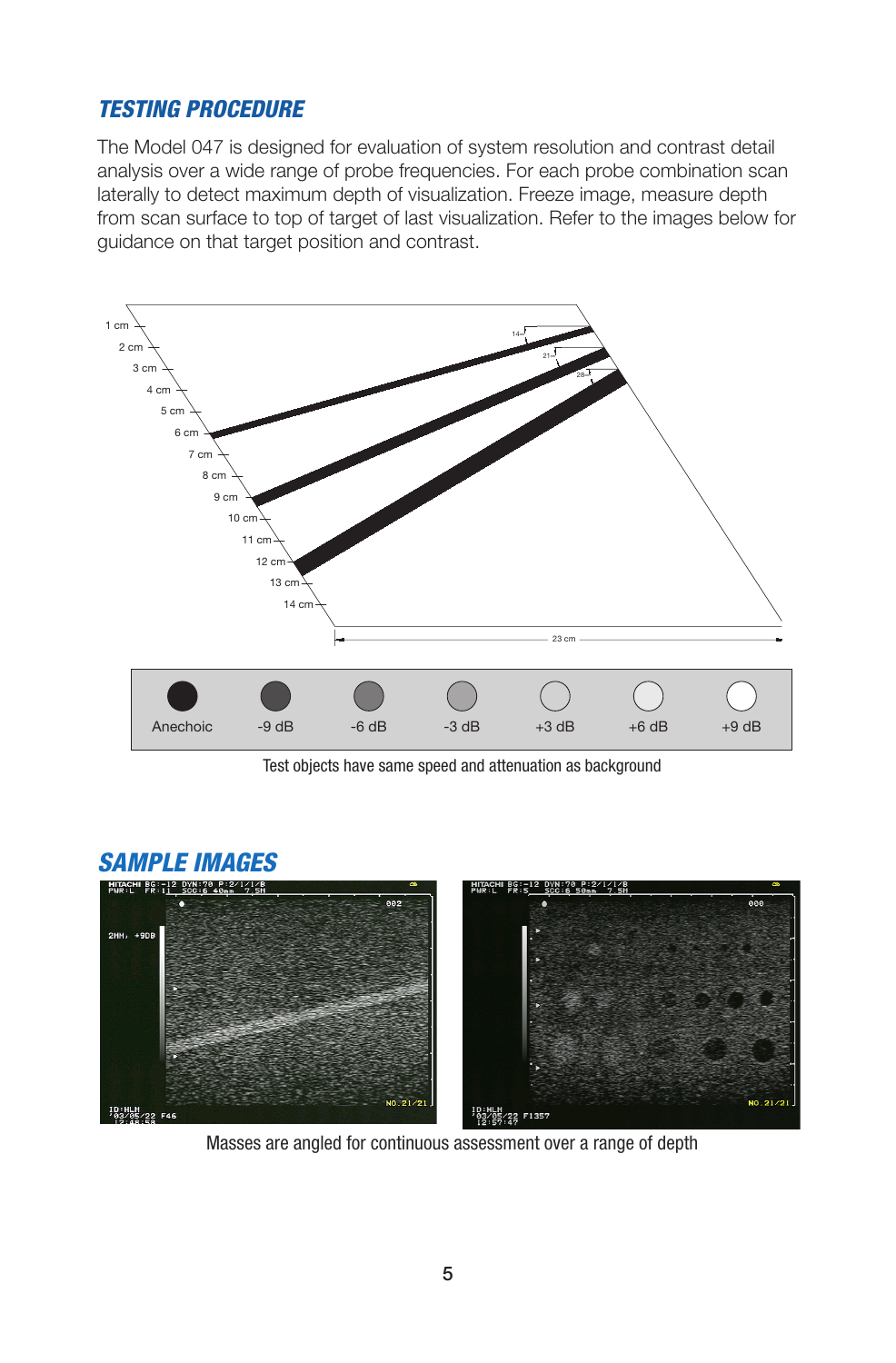### *SPECIFICATIONS*

### **PHANTOM HOUSING**

Dimensions 35 x 13 x 17 cm Weight 23 lbs.

### **SCANNING WELL**

Depth 1 cm Scanning Membrane Material Saran-based laminate

#### **BACKGROUND MATERIAL**

Material **Material** Zerdine Freezing Point **COULD COULD** COULD COULD BE A VIOLENCE. Melting Point **Above 100°C** Speed of Sound 1540 m/s Attenuation 0.5 dB/cm/MHz

### **TARGETS**

Speed of Sound 1540 m/s Attenuation 0.5 dB/cm/MHz

Contrast **Anechoic, -9, -6, -3, +3, +6, +9 dB** (with respect to background) Diameters 2.4, 4, and 6.4 mm Depth Range 3 mm: 1 - 6 cm 4 mm: 2 - 9 cm 6 mm: 3 - 12 cm

### **ACCESSORIES**

Carry case, Certificate of Compliance, User Guide, & 48-month warranty

### **NOTES**

All dimensions without tolerances are nominal All measurements made at  $22^{\circ}C \pm 1^{\circ}C$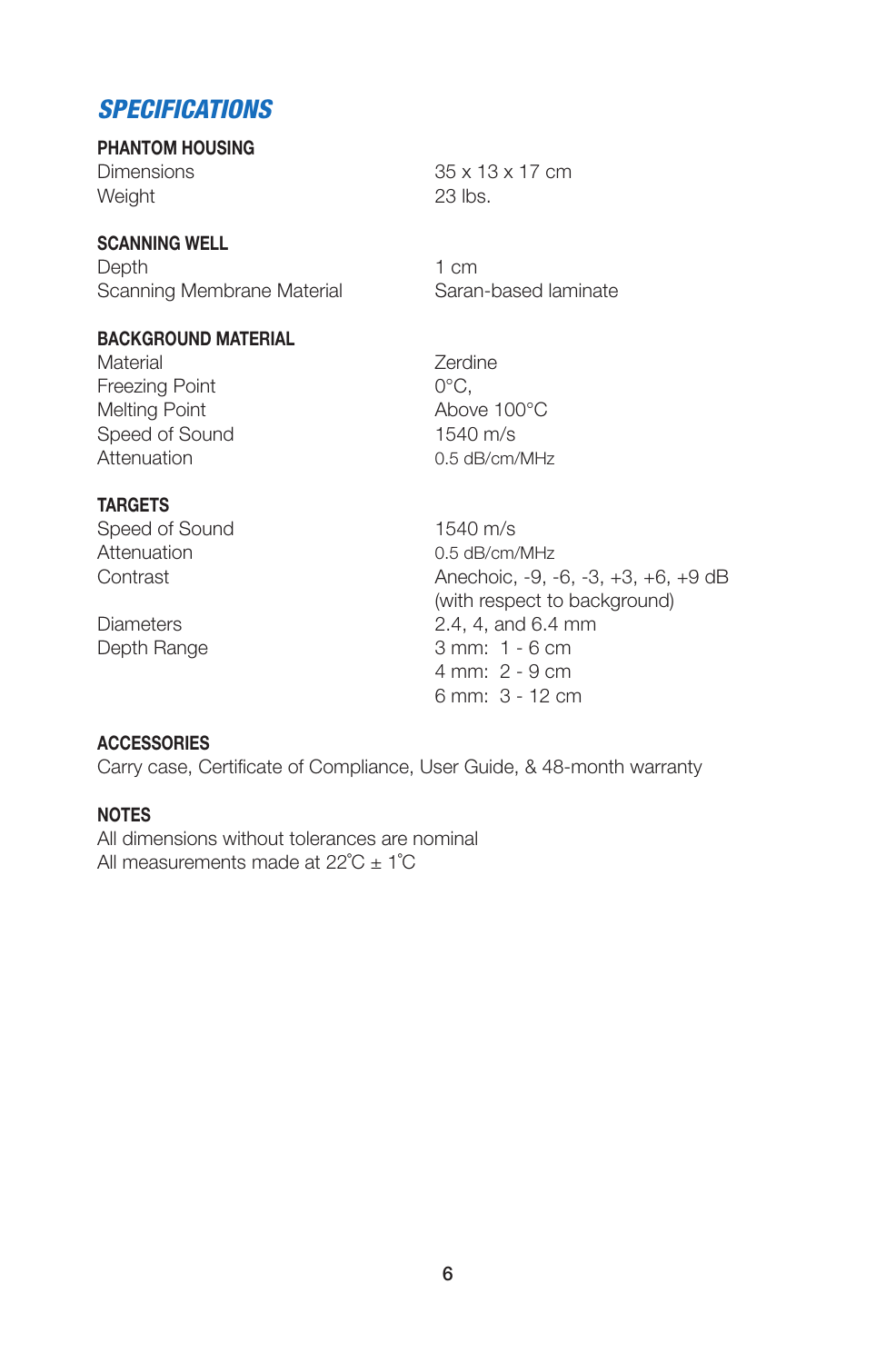### *ZERDINE®*

The Model 047 is constructed from a patented, solid elastic material developed at CIRS called Zerdine®. Phantoms constructed from Zerdine will not melt or leak when punctured and they do not require refrigeration. Zerdine is also more elastic than other materials and allows more pressure to be applied to the scanning surface without subsequent damage to the material. At normal room temperatures, Zerdine will accurately simulate the ultrasound characteristics found in human liver tissue. Specific proprietary fabrication procedures enable close control over the homogeneity of Zerdine and the reliability of its acoustic characteristics from batch to batch.

The formulation system established at CIRS is geared to independently control:

- The speed of sound in the optimal range of 1510 to 1700 m/s.
- Attenuation in the optimal range of 0.05 and 1.5 dB/cm-MHz.
- Scatter or relative contrast in the optimal range of -15 to +15 dB in relation to a scatter baseline equivalent to human liver tissue.
- Elasticity with a Young Modulus in the optimal range of 4 to 90 kPa.

At normal room temperature, Zerdine response to ultrasonic excitations will simulate the ultrasonic response of human tissue. The relation between the acoustic attenuation, A, and the acoustic frequency, F, is of the form  $A = A_{\circ}F^n$  with values of the power coefficient, n, in the range of 0.8 to 1.10, indicating the proportional increase of the acoustic attenuation with frequency. Backscatter characteristics can be adjusted through the addition of predetermined amounts of calibrated scatter material, and are fully compatible with harmonic imaging. Zerdine can be molded into very intricate shapes, and the material can be cured in layers allowing the production of "multi-tissue" phantoms. Zerdine, like most other phantom materials, will desiccate if unprotected; thus, all phantoms must be stored properly. If stored in the case provided, your phantom should last many years.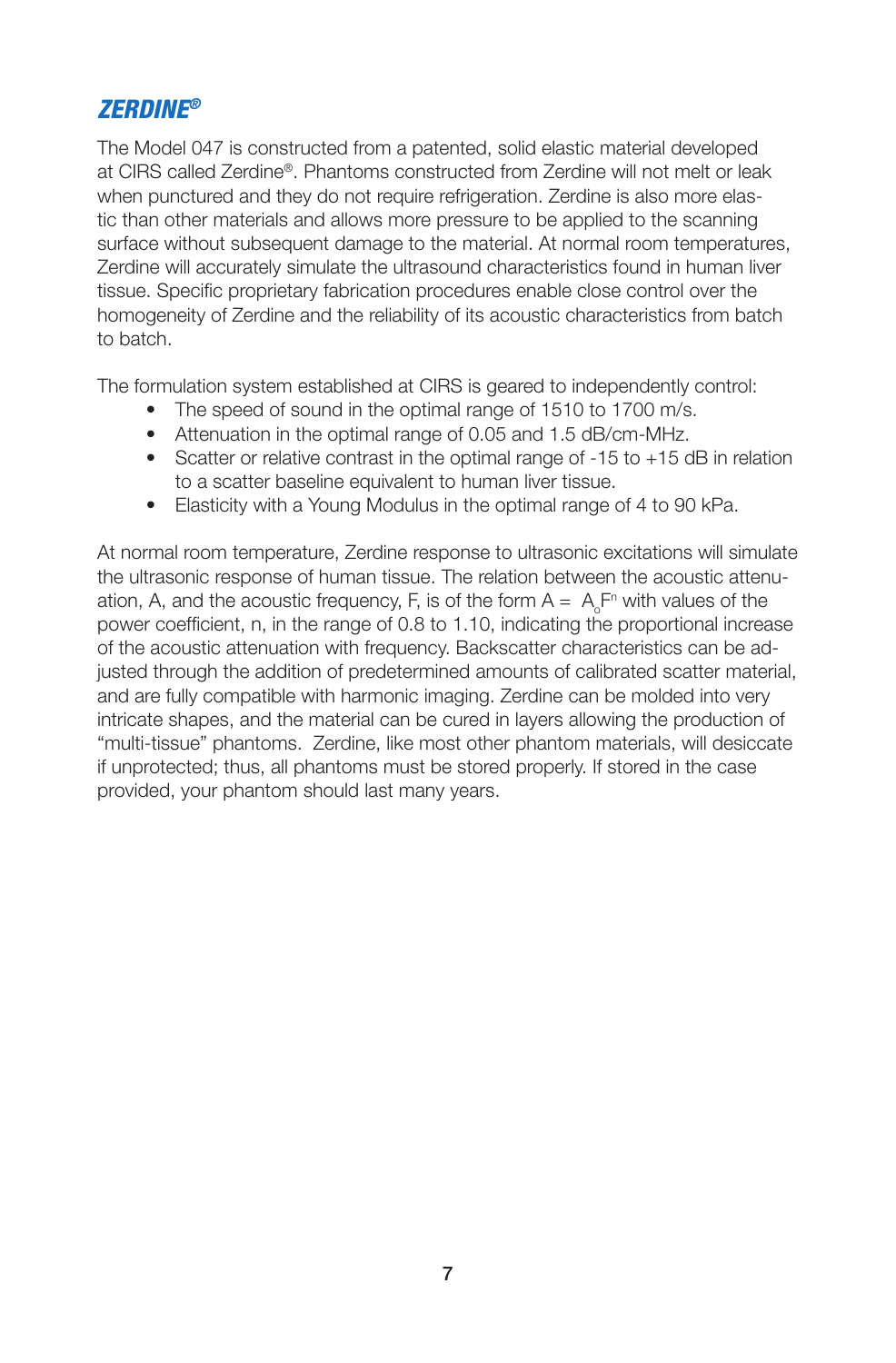### *WARRANTY*

All standard CIRS products and accessories are warranted by CIRS against defects in material and workmanship for a period as specified below. During the warranty period, the manufacturer will repair or, at its option, replace, at no charge, a product containing such defect provided it is returned, transportation prepaid, to the manufacturer. Products repaired in warranty will be returned transportation prepaid.

There are no warranties, expressed or implied, including without limitation any implied warranty of merchantability or fitness, which extend beyond the description on the face hereof. This expressed warranty excludes coverage of, and does not provide relief for, incidental or consequential damages of any kind or nature, including but not limited to loss of use, loss of sales or inconvenience. The exclusive remedy of the purchaser is limited to repair, recalibration, or replacement of the product at manufacturer's option.

This warranty does not apply if the product, as determined by the manufacturer, is defective because of normal wear, accident, misuse, or modification.

### Non-Warranty Service

If repairs or replacement not covered by this warranty are required, a repair estimate will be submitted for approval before proceeding with said repair or replacement.

#### **Returns**

If you are not satisfied with your purchase for any reason, please contact your local distributor prior to returning the product. Visit https://www.cirsinc.com/distributors/ to find your local distributor. If you purchased your product direct through CIRS, call Customer Service at 800-617-1177, email rma@cirsinc.com, or fax an RMA request form to 757-857-0523. CIRS staff will attempt to remedy the issue via phone or email as soon as possible. If unable to correct the problem, a return material authorization (RMA) number will be issued. Non-standard or "customized" products may not be returned for refund or exchange unless such product is deemed by CIRS not to comply with documented order specifications. You must return the product to CIRS within 30 calendar days of the issuance of the RMA. All returns should be packed in the original cases and or packaging and must include any accessories, manuals and documentation that shipped with the product. The RMA number must be clearly indicated on the outside of each returned package. CIRS recommends that you use a carrier that offers shipment tracking for all returns and insure the full value of your package so that you are completely protected if the shipment is lost or damaged in transit. If you choose not to use a carrier that offers tracking or insure the product, you will be responsible for any loss or damage to the product during shipping. CIRS will not be responsible for lost or damaged return shipments. Return freight and insurance is to be pre-paid.

#### With RMA number, items may be returned to:

**CIRS Receiving** 900 Asbury Ave, Norfolk, Virginia, 23513 USA

| Product                                   | <b>Warranty Period</b> |
|-------------------------------------------|------------------------|
| Model 047 - Gray Scale Ultrasound Phantom | 48 Months              |